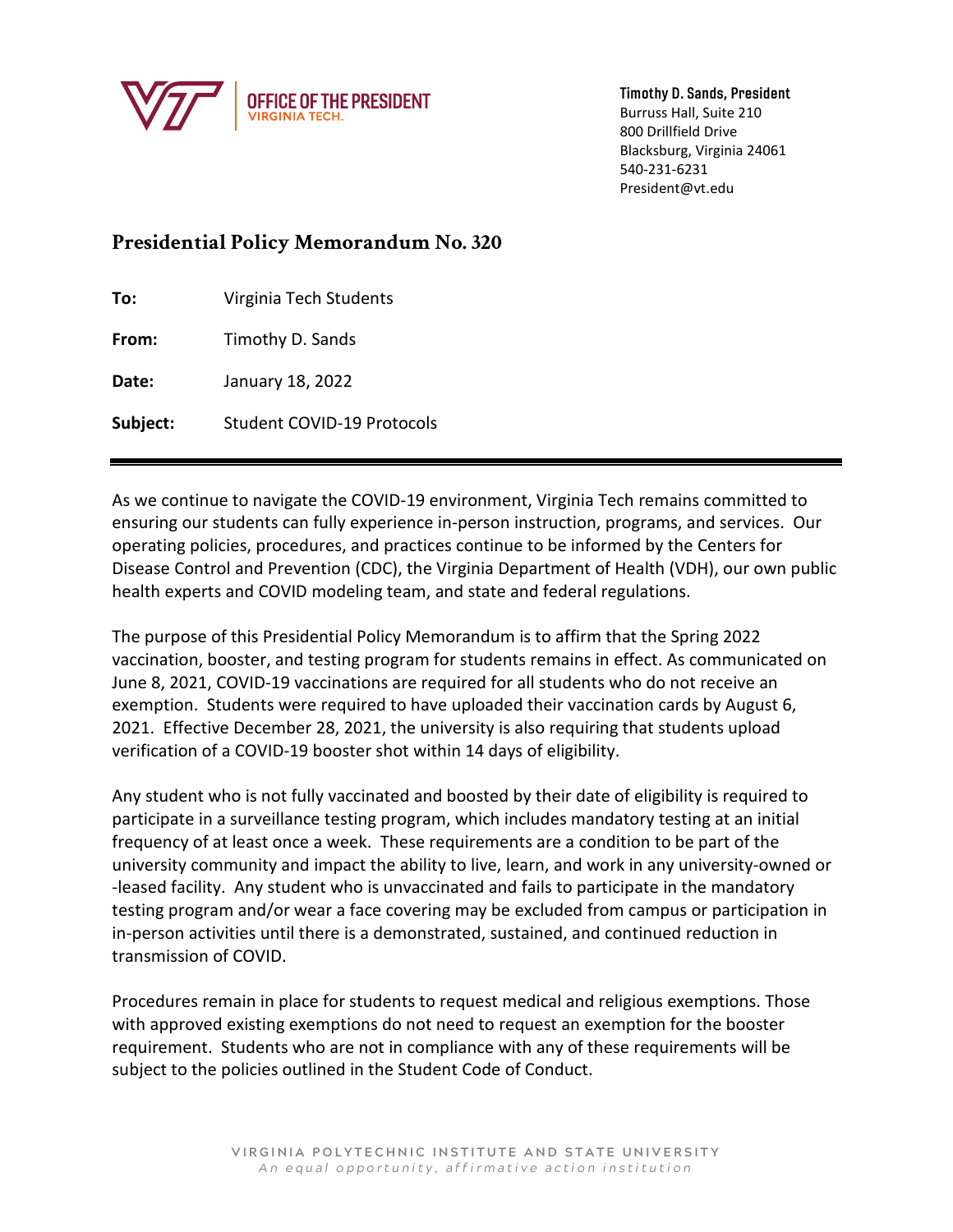## Page 1 of 2

Schiffert Health Center recommends waiting 60-90 days after a positive COVID-19 test before receiving a vaccine or booster. Compliance with the university booster requirement is 90 days plus two weeks from the date of testing positive.

Unvaccinated students will continue to be tested weekly. Additionally, during the Spring 2022 semester, the university will conduct limited surveillance testing of vaccinated students. Those with updated vaccination records, including a booster, will be exempt.

Masking requirements remain in place for the university community.

With the approval of this Presidential Policy Memorandum (PPM), PPM 318 (January 3, 2022) will be superseded and retired.

#####